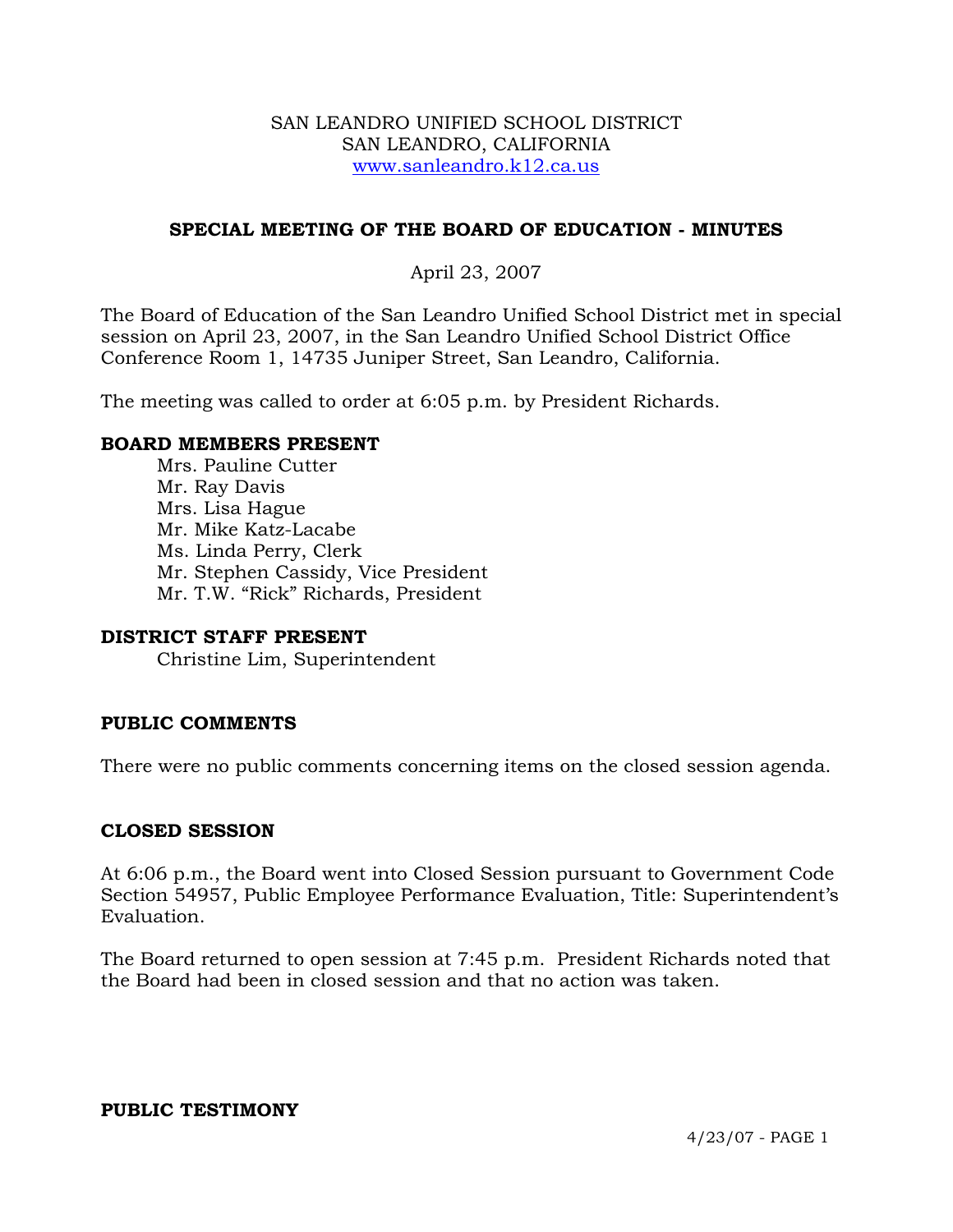### None

### **BOARD MEMBER COMMENTS**

- Mr. Cassidy was interested in how many kindergarten students had already registered at Washington Elementary school and asked that there be an update in the next *Confidentially Speaking*.
- Mr. Davis noted that he had shared a *San Mateo Times* newspaper article with the Superintendent reporting that the San Mateo Union High School District had fired their construction manager on their \$108 million bond measure and would begin a new search for a new company to oversee their Measure M projects.